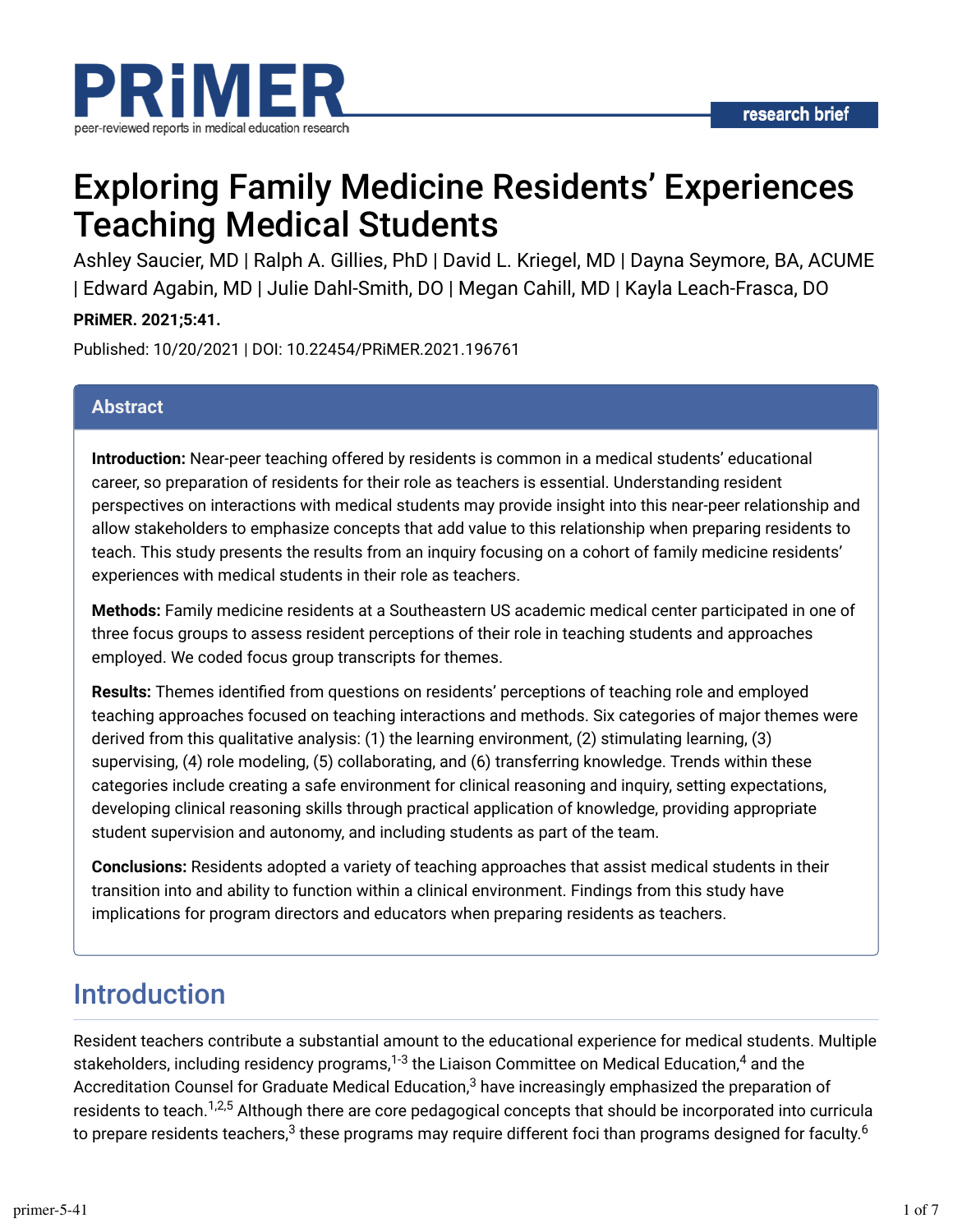Qualitative studies on student perspectives of quality resident teachers indicate creating a safe learning environment, team inclusivity, coaching, and feedback are qualities valued by medical students in resident teachers.<sup>7</sup> Residents recognize their role as teachers and need for preparation to teach, $^{8\text{-}11}$  however there is little in the literature about residents' perspectives on their experiences teaching students.

As near-peer learners, the interactions between medical students and residents differ from those between medical students and faculty. Near-peer teaching offers multiple benefits,<sup>5,12,13</sup> including cognitive congruence, and the ability to foster a safe learning environment, because teachers better understand learner challenges, and learners feel comfortable with sharing knowledge deficits. $^{12}$ 

Understanding residents' current perspectives about teaching medical students can provide insight into the near-peer relationship between residents and students and allow stakeholders to tailor training programs by emphasizing concepts that add value to this relationship. This study presents the results from an inquiry focusing on exploring a cohort of family medicine residents' experiences with medical students in their role as teachers.

### **Methods**

The Augusta University Institutional Review Board approved the study. We developed this phenomenology study $^{17}$  using focus groups in consultation with faculty appointed to Augusta University's Educational Innovation Institute with expertise in qualitative research. We utilized focus groups to allow the use open-ended questions to individual and shared perspectives on resident experiences.

The predetermined set of questions with associated themes relevant to the objective of this study are included in Table 1. A practice focus group session ensured question clarity.

We invited all residents ( $N=31$ ) from a family medicine residency program affiliated with a Southeastern US medical school to participate. The principle investigator (PI) introduced the study to the residents face to face during protected educational time. This convenience sampling of invited participants attended one of three focus group sessions offered during nonclinical time in the regular workday and voluntarily consented to participate. The fourth author (D.S.) was the focus group facilitator, and although known to the participants, she had no role in resident evaluation in her role as the departmental medical student program manager.

The audio recorded focus group sessions were held privately at the residency site with only the participants and facilitator over approximately 1 hour. The PI transcribed the audio, which was cross checked by the facilitator. We destroyed audio files to protect confidentiality.

Six study team members individually coded the deidentified transcripts from all three sessions for themes. Prior to group coding through an iterative process, the study team agreed on criteria to determine final themes: (1) multiple reviewers must agree, (2) theme could not be better accounted for by another theme, and (3) theme had supporting quotes from more than one resident. We held team meetings if at least three members of group were present. Second-cycle coding was done by PI to summarize study team's derived themes. The study team reviewed and voted, all in the affirmative, on the second-cycle coding of final themes, definitions, (Table 2) and supporting quotes identified by resident postgraduate (PG) level.

We shared derived themes with resident participants. Although response rate low, they agreed on content. We invited two additional faculty who did not participate in the initial coding process to peer review finalized themes, definitions, and supporting quotes, and they agreed on the relationship between themes and supporting quotes.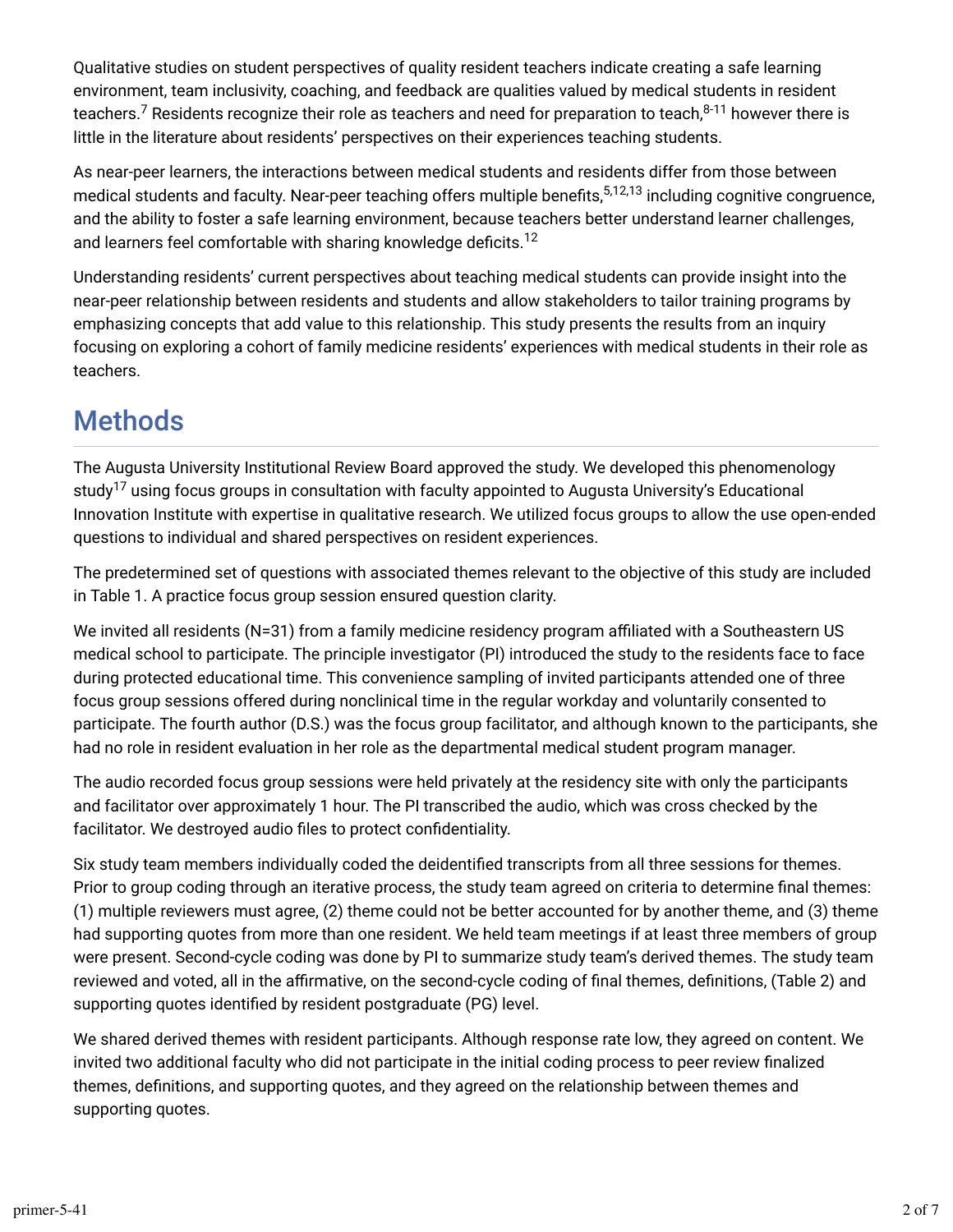## **Results**

Eighteen residents (six PGY1, nine PGY2, and three PGY3) participated in the study. Emerging themes of residents' experience with students in their role as teachers centered on teaching methods. These themes and their definitions (Table 2) fell into six categories: (1) the learning environment, (2) stimulating learning, (3) role modeling, (4) collaborating, (5) supervising, and (6) transferring knowledge (Table 2). Table 3 presents supporting quotes for themes.

## **Conclusions**

Residents identified their role as teachers in the setting of their interactions and employed teaching approaches as opposed to internal motivations, or their contribution to undergraduate medical education. Residents perceived that experiences teaching medical students focus on the medical students' transition into and ability to function within a clinical environment. Teaching medical knowledge was a minor part of their teaching methods.

Emerging themes that support residents' perceived experiences about medical student transition into the clinical environment are giving students a safe place to reason away from the attending physician, providing expectations of what to do so students can participate in clinical care, and including students as part of the health care team. Emerging themes that support residents' perceived experiences regarding medical students functioning in the clinical environment include modeling patient care and assisting students in their development of clinical reasoning and application. They supervise students, but give students autonomy to practice patient care skills.

These emerging themes add to the limited literature on residents' perception of their experiences with students in their role as teachers. The similarities between the emerging themes and some of the behaviors students value in resident teachers<sup>7</sup> further support existing studies on resident teaching behaviors valued by medical students. A potential broad application of these findings is to inform relevant stakeholders about concepts to emphasize in preparing residents to teach students so residents are given tools to effectively leverage existing interactions with students in the clinical environment.

The limitations of this study are that findings reflect the perspectives of a resident cohort at a single institution, and they were primarily PGY-1 and PGY-2 residents.

Future directions include a follow-up study on resident perspectives on their internal motivation for teaching, barriers and challenges to teaching, and how resident and student interactions differ based on level of training and trend over time in individual residents as they progress.

## Tables and Figures

#### **Table 1: Select Focus Group Questions**

| What is your role as a teacher?                                             |  |  |
|-----------------------------------------------------------------------------|--|--|
| Describe your approach to teaching medical students on the inpatient wards. |  |  |
| Describe your approach to teaching medical students in the clinic.          |  |  |

Additional prescripted focus group questions were asked, but only questions from the focus group that resulted in themes related to objective of the study are included in this table.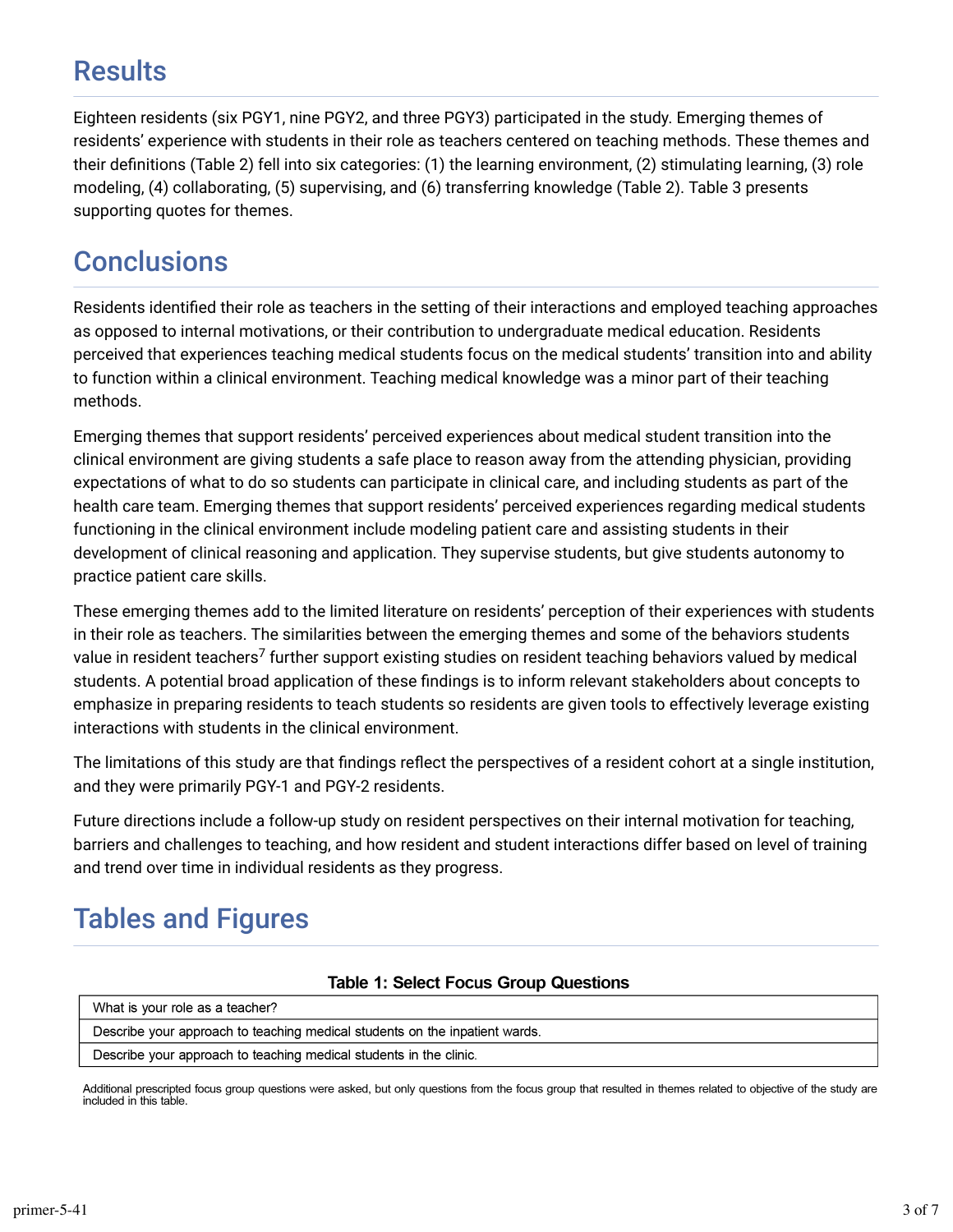# Table 2: Definitions, and Coded Themes on Resident Experiences<br>With Medical Students in Their Role as Teachers

|                        | <b>Definition</b>                                                                                                                                     | <b>Corresponding Coded Themes</b>                                                                                                                                             |
|------------------------|-------------------------------------------------------------------------------------------------------------------------------------------------------|-------------------------------------------------------------------------------------------------------------------------------------------------------------------------------|
| Learning environment   | Resident creates an environment of inquiry<br>and safety for student, and helps student<br>navigate patient care tasks and the health<br>care system. | Creating a safe space for clinical reasoning and<br>interpretation<br>• Setting up expectations for the students                                                              |
| Stimulating learning   | Residents ask questions of students to<br>understand clinical reasoning, and explain<br>rationales for management decisions.                          | Asking the student questions<br>Helping students interpret values<br>Helping students develop clinical reasoning skills<br>through practical application of medical knowledge |
| Supervising            | Resident provides supervision of clinical<br>activity, and gives independence based on<br>these observations over time.                               | Scaffolding approach<br>Supervising learner's initial independent patient<br>interactions and oral presentations                                                              |
| Role modeling          | Resident demonstrates appropriate patient<br>care and communication skills.                                                                           | • Role modeling patient care                                                                                                                                                  |
| Collaborating          | Resident includes students as part of the<br>health care team.                                                                                        | Helping students to function as part of health care team<br>Including students in patient care                                                                                |
| Transferring knowledge | Resident shares and acquires medical<br>knowledge.                                                                                                    | Providing students' knowledge foundation<br>Teaching patient care skills<br>Structured opportunities for peer teaching                                                        |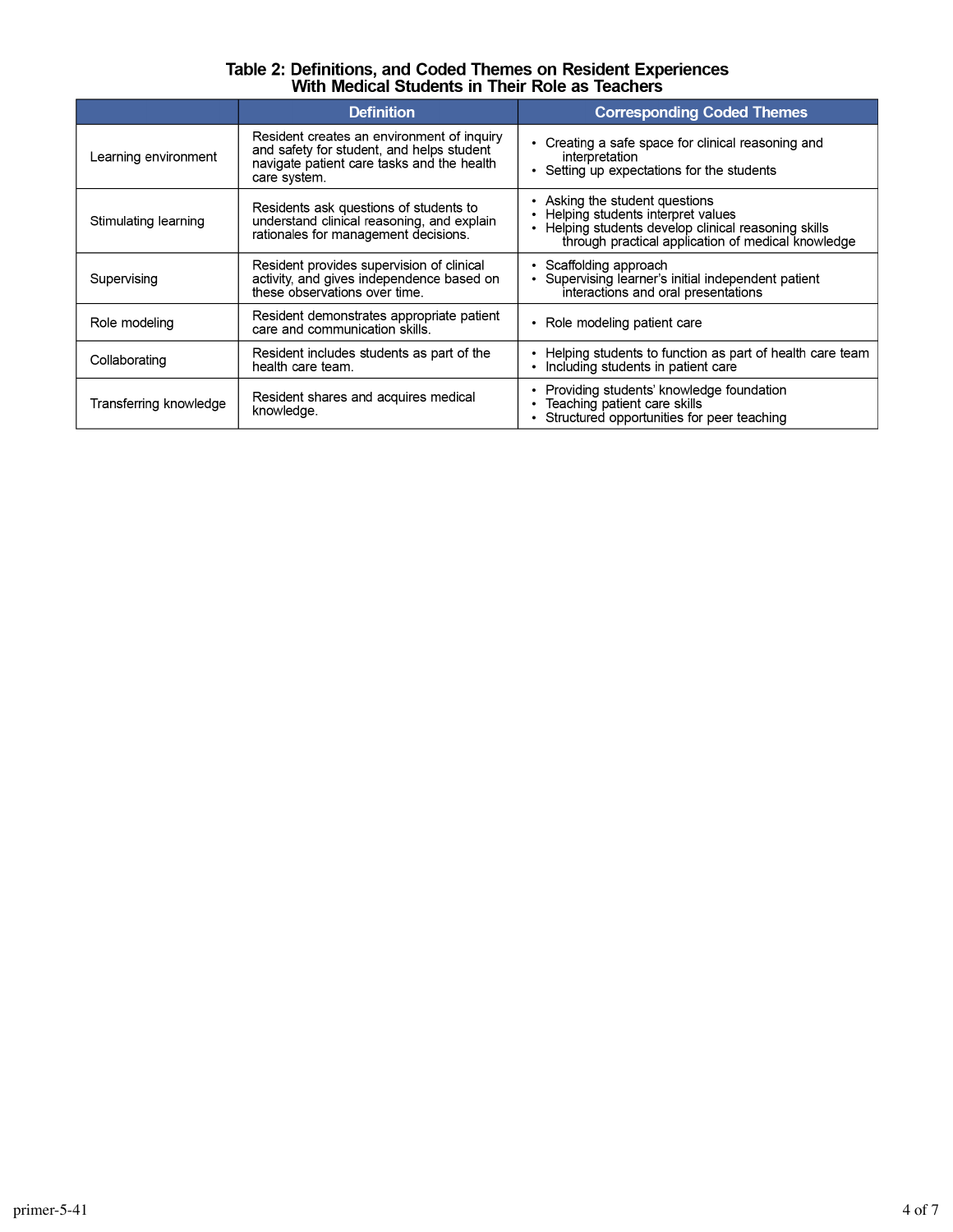#### Table 3: Selected Quotes on Resident Experiences With Medical Students in Their Role as Teachers

|                        | <b>Selected Quotes</b>                                                                                                                                                                                                                                                                                                                                                                                                                                                                          |  |
|------------------------|-------------------------------------------------------------------------------------------------------------------------------------------------------------------------------------------------------------------------------------------------------------------------------------------------------------------------------------------------------------------------------------------------------------------------------------------------------------------------------------------------|--|
| Learning environment   | "I feel [that when] the attending asks the medical student [questions] they are going to freeze up and be<br>unsure of themselves, but not talking to a resident. So, I ask them: What [are] the problems? What do<br>you want to do? Then I converse with them about what I would do and [tell the student] I agree with you<br>on this and disagree with you on that."(PGY-1 family medicine resident)                                                                                        |  |
|                        | " I sit down with the medical students the first day , and tell them: this is your level, this is what I<br>expect you to be able to do at this level, [and] if you have any questions at all please let me know. Then<br>I set up a structure for them for their day so it [is] easier for them to be able to operate [on] the [rotation],<br>and they don't feel they are floundering out in the wilderness for the first couple of days of the rotation"<br>(PGY-2 family medicine resident) |  |
|                        | "I think it is also important to remember that the onus is on us to have the medical student feel<br>comfortable." (PGY-3 family medicine resident)                                                                                                                                                                                                                                                                                                                                             |  |
| Simulated learning     | "With each patient I try to ask them prompt questions to help them understand what we are looking for."<br>(PGY-2 family medicine resident)                                                                                                                                                                                                                                                                                                                                                     |  |
|                        | "How to make meaning of blood pressure, vitals, and physical exam. How [the visit is] structured, how<br>[students] look at a patient and make their way through a clinical interaction rather than just take at face<br>value what the patient tells them. How to go in with a plan on how they will interact and engage with the<br>patient to cover all bases (PGY-2 family medicine resident)                                                                                               |  |
| Supervising            | [I] let them start as a reporter, and then with each patient I increase the level of responsibility. Each<br>time we see a patient for that first day. I slowly acclimate them to what we look for."(PGY-2 family<br>medicine resident)                                                                                                                                                                                                                                                         |  |
|                        | What I have noticed is that if you just send a student in the room to see the patient, after you get the<br>patient's consent of course, let the student do the history and physical and then let them present to you<br>one-on-one, you get a good feel for where they are at in their skills and then continue to work through<br>and talk with them about differential diagnosis and plans." (PGY-2 family medicine residents)                                                               |  |
| Role modeling          | "All of us has something unique that we can offer as a teacher and as a physician. You can show the<br>medical students the way you approach a patient, how you show empathy, or how you manage difficult<br>situations, and how you just come in and introduce yourself, [and] shake hands."(PGY-3 family medicine<br>resident)                                                                                                                                                                |  |
| Collaborating          | "I definitely think the residents' teaching the medical students helps [students] to learn how to function in<br>the hierarchal structure of residency (PGY1 family medicine resident)                                                                                                                                                                                                                                                                                                          |  |
|                        | "Model collaboration with the many moving parts involved in patient care and how medicine works in<br>general." (PGY2 family medicine resident)                                                                                                                                                                                                                                                                                                                                                 |  |
| Transferring knowledge | "My role is to fill in any gaps for the medical student and [teach] them to transfer textbook knowledge to<br>the clinical setting." (PGY-2 family medicine resident)                                                                                                                                                                                                                                                                                                                           |  |
|                        | "Morning report was a time that felt like a very collegial timewhen we were all here to learn. The<br>medical students brought quite a bit to the morning report [discussions] and some of the students were<br>presenting"(PGY-3 family medicine resident)                                                                                                                                                                                                                                     |  |

#### Acknowledgments

**Presentations:** This study was presented at the Society of Teachers of Family Medicine Medical Student Education Conference, January 30, 2020 through February 2, 2020, in Portland, Oregon.

### Corresponding Author

Ashley Saucier, MD 1120 15th Street, HB 3040 Augusta, Georgia 30912. 706-721-2855. Fax: 706-721-0927 [asaucier@augusta.edu](mailto:asaucier@augusta.edu)

### **Author Affiliations**

Ashley Saucier, MD - Department of Family Medicine, Medical College of Georgia, Augusta University, Augusta, GA

Ralph A. Gillies, PhD - Department of Family Medicine at the Medical College of Georgia at Augusta University, Augusta, GA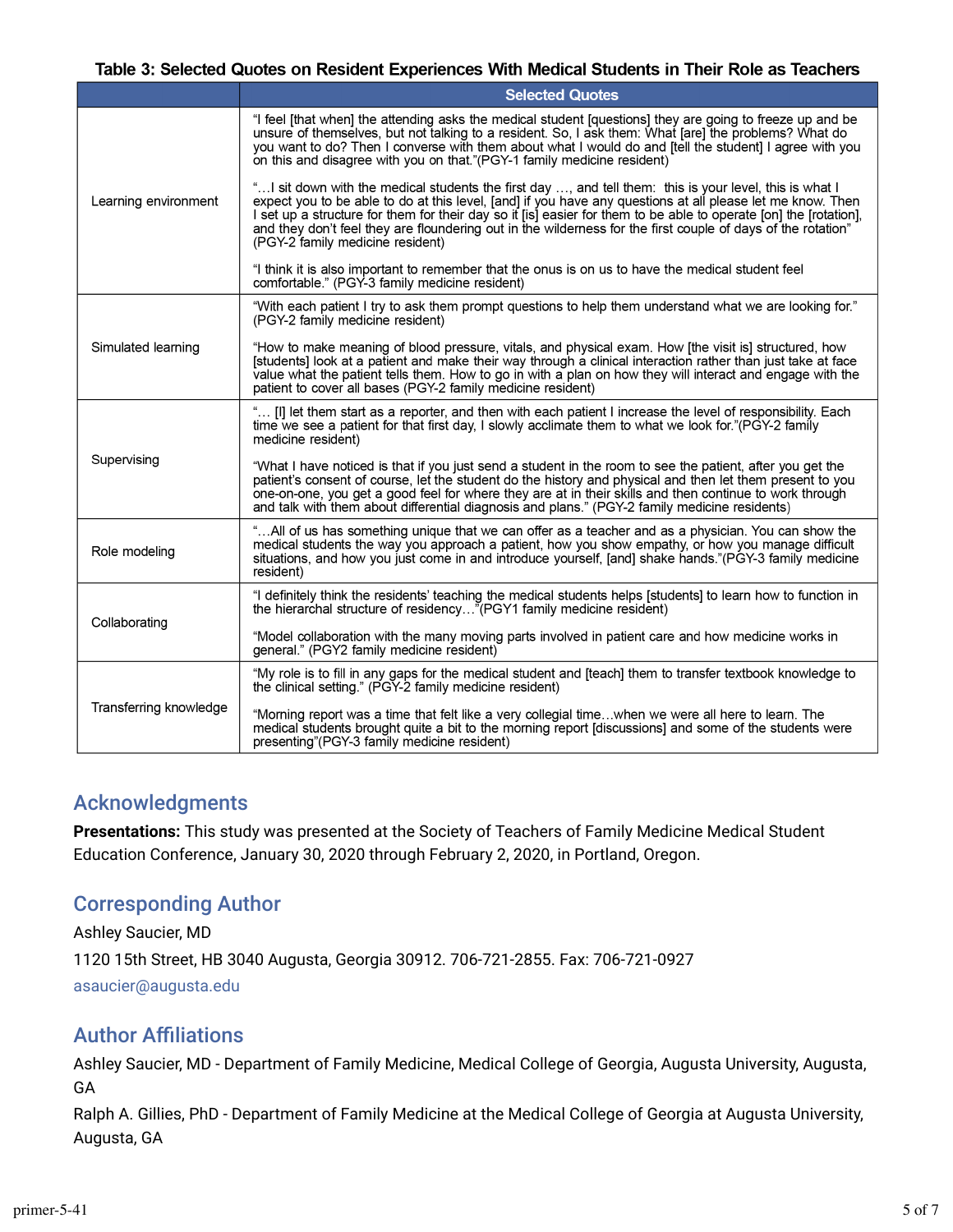David L. Kriegel, MD - Department of Family Medicine, Medical College of Georgia, Augusta University, Augusta, GA

Dayna Seymore, BA, ACUME - Department of Family Medicine, Medical College of Georgia at Augusta University, Augusta, GA

Edward Agabin, MD - Department of Family Medicine, Medical College of Georgia at Augusta University, Augusta, GA

Julie Dahl-Smith, DO - Department of Family Medicine at the Medical College of Georgia at Augusta University, Augusta, GA

Megan Cahill, MD - Department of Family Medicine, Medical College of Georgia at Augusta University, Augusta, GA

Kayla Leach-Frasca, DO - Department of Family Medicine, Medical College of Georgia at Augusta University, Augusta, GA

### References

- 1. Al Achkar M, Davies MK, Busha ME, Oh RC. Resident-as-teacher in family medicine: a CERA survey. Fam Med. 2015;47(6):452-458.
- 2. Al Achkar M, Hanauer M, Morrison EH, Davies MK, Oh RC. Changing trends in residents-as-teachers across graduate medical education. Adv Med Educ Pract. 2017;8:299-306. [doi:10.2147/AMEP.S127007](https://doi.org/10.2147/AMEP.S127007)
- 3. McKeon BA, Ricciotti HA, Sandora TJ, et al. A Consensus Guideline to Support Resident-as-Teacher Programs and Enhance the Culture of Teaching and Learning. J Grad Med Educ. 2019;11(3):313-318. [doi:10.4300/JGME-D-18-00612.1](https://doi.org/10.4300/JGME-D-18-00612.1)
- 4. Functions and Structure of a Medical School: Standards of Accredidation of Medical Education Programs Leading to the MD Degree (2021-22). Liaison Committee for Graduate Medical Education. Published March 2019. Accessed October 14, 2021. [https://medicine.mercer.edu/wp-content/uploads/sites](https://medicine.mercer.edu/wp-content/uploads/sites/7/2020/01/2020-21_Functions-and-Structure_2019-10-04-1-1.pdf) [/7/2020/01/2020-21\\_Functions-and-Structure\\_2019-10-04-1-1.pdf](https://medicine.mercer.edu/wp-content/uploads/sites/7/2020/01/2020-21_Functions-and-Structure_2019-10-04-1-1.pdf)
- 5. Ramani S, Mann K, Taylor D, Thampy H. Residents as teachers: Near peer learning in clinical work settings: AMEE Guide No. 106. Med Teach. 2016;38(7):642-655. [doi:10.3109/0142159X.2016.1147540](https://doi.org/10.3109/0142159X.2016.1147540)
- o. Karani R, Fromme HB, Cayea D, Muller D, Schwartz A, Harris IB. How medical students learn from residents in the workplace: a qualitative study. Acad Med. 2014;89(3):490-496. [doi:10.1097/ACM.0000000000000141](https://doi.org/10.1097/ACM.0000000000000141)
- 7. Montacute T, Chan Teng V, Chen Yu G, Schillinger E, Lin S. Qualities of resident teachers valued by medical students. Fam Med. 2016;48(5):381-384.
- 8. Ng VK, Burke CA, Narula A. Residents as teachers: survey of Canadian family medicine residents. Can Fam Physician. 2013;59(9):e421-e427.
- 9. Brown RS. House staff attitudes toward teaching. J Med Educ. 1970;45(3):156-159. [doi:10.1097/00001888-197003000-00005](https://doi.org/10.1097/00001888-197003000-00005)
- 10. Apter A, Metzger R, Glassroth J. Residents' perceptions of their role as teachers. J Med Educ. 1988;63(12):900-905. [doi:10.1097/00001888-198812000-00003](https://doi.org/10.1097/00001888-198812000-00003)
- 11. Busari JO, Prince KJ, Scherpbier AJ, Van Der Vleuten CP, Essed GG. How residents perceive their teaching role in the clinical setting: a qualitative study. Med Teach. 2002;24(1):57-61. [doi:10.1080/00034980120103496](https://doi.org/10.1080/00034980120103496)
- 12. Ten Cate O, Durning S. Peer teaching in medical education: twelve reasons to move from theory to practice. Med Teach. 2007;29(6):591-599. [doi:10.1080/01421590701606799](https://doi.org/10.1080/01421590701606799)
- 13. Ten Cate O, Durning S. Dimensions and psychology of peer teaching in medical education. Med Teach. 2007;29(6):546-552. [doi:10.1080/01421590701583816](https://doi.org/10.1080/01421590701583816)
- 14. Ricciotti HA, Freret TS, Aluko A, McKeon BA, Haviland MJ, Newman LR. Effects of a short video-based